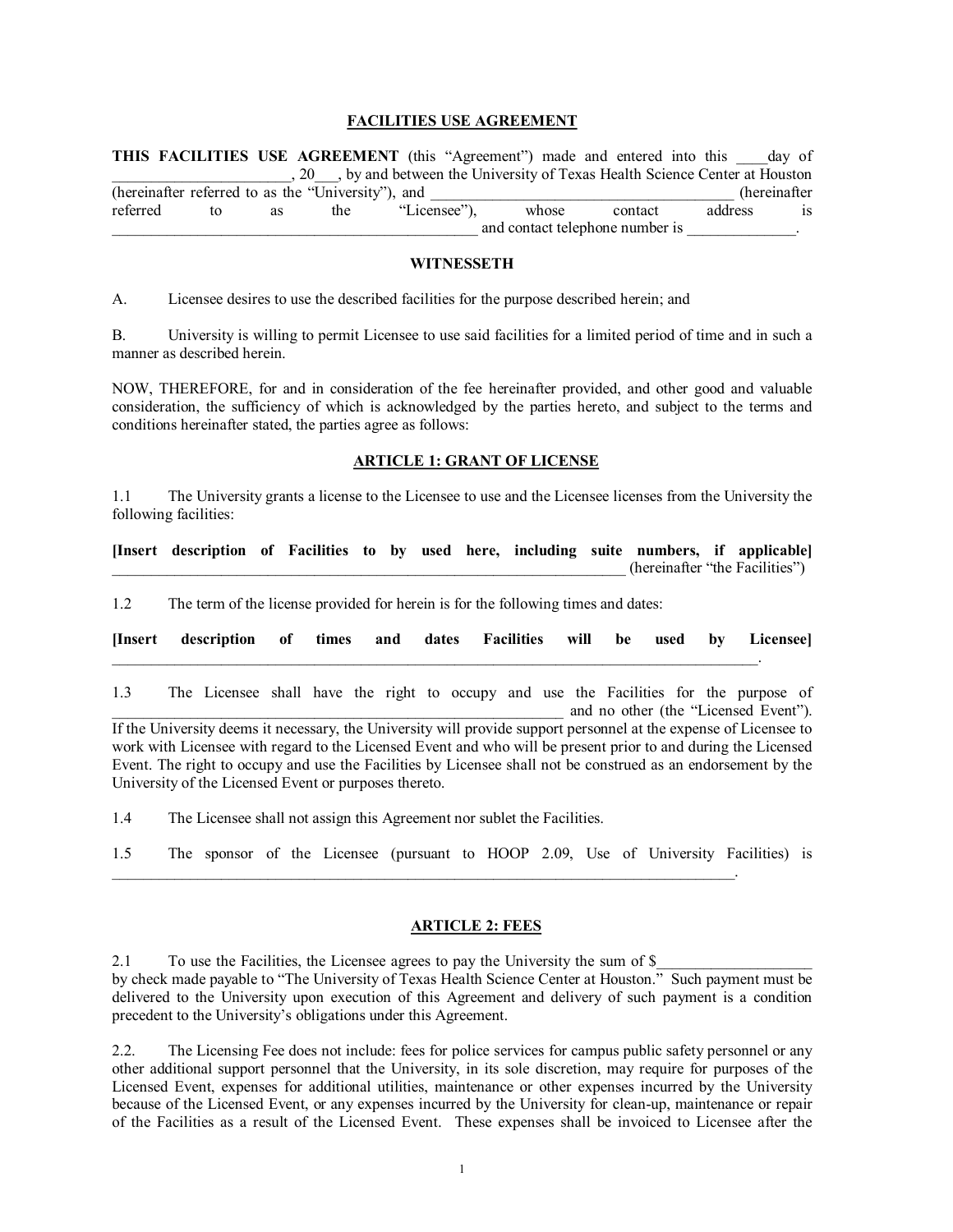Licensed Event and Licensee must pay all invoiced expenses no later than fourteen (14) days after receipt of the invoice.

2.3. The individual signing this Agreement on behalf of the Licensee agrees and acknowledges that he or she is individually and joint and severally liable for all amounts owed by Licensee under this Agreement and that he or she shall pay for all amounts owed by Licensee under this Agreement if Licensee fails to make proper payment to the University.

# **ARTICLE 3: INDEMNIFICATION AND INSURANCE**

3.1 The Licensee agrees to pay all fees and expenses pursuant to the terms of this Agreement. Failure to pay such fees and expenses when due shall result in limitations or restrictions on future use of any University facilities by the Licensee as well as possible legal action by the University against the Licensee. The Licensee is solely responsible for the activities, supervision, and safety and welfare of participants and attendees of the Licensed Event, including but not limited to times when such participants and attendees are in University common areas, restrooms, classrooms, parking areas, or on any University property. **This agreement is made upon the express condition that the University shall be free from all liabilities and claims for damages and / or suits for or by reason of any injury or injuries to any person or persons or property of any kind whatsoever (including injuries to the persons or property of third parties), from any cause or causes whatsoever while in or upon premises or any part thereof during the term of this Agreement, or occasioned by any occupancy or use of premises or any activity carried on by the Licensee in connection therewith, and the Licensee hereby covenants and agrees to release, forever discharge and /or indemnify, defend and hold the University, its System, its components, Regents, officer, agents, and employees, harmless from any and all claims, losses, suits, demands, causes of action of whatever kind and nature, proceedings, damages or liabilities, including attorney's fees, on account of or by reason of any such injuries, death, liabilities, claims, suits, or losses however occurring or damages growing out of the same; except to the extent such harms are caused by the gross negligence or willful misconduct of the University and its personnel.** The Licensee agrees to comply with all laws, ordinances, and regulations applicable to the intended use and occupancy of the Facilities. In addition, the Licensee agrees to be responsible for payment of federal, state, or local taxes, which may be levied against the entertainment being presented or on admission to such entertainment activity. The Licensee shall not cause or permit anything to be done to mar, deface, or otherwise damage the Facilities. The Licensee shall leave the premises in the same condition as the commencement of occupancy, except for ordinary wear and use.

3.2 In the event that the Facilities or any part thereof is damaged by fire or if for any reason, including any act of God, which in the judgment of the University renders the fulfillment of this Agreement by the University impossible, the obligations of the University under this Agreement shall terminate and the Licensee hereby expressly releases, discharges, and will hold harmless the University, its System, its components, Regents, officer, agents, and employees from any and all demands, claims, actions and causes of action arising out of any of the causes aforesaid.

3.3 Licensee further agrees to purchase as its own expense a comprehensive liability insurance policy, including personal injury and property damage insurance, from an insurance company licensed to do business in the State of Texas and acceptable to the University, covering the Facilities, the Licensed Event, and the activities hereunder, and productions therein in the amount of \$1,000,000 Each Occurrence / \$2,000,000 Aggregate. The University shall be named as an insured in any insurance policy required hereunder. The Licensee agrees that the insurance purchased hereunder shall be primary coverage and will contain no terms allowing the insurer to be subrogated to the rights of any injured or damaged person or entity. A certificate evidencing the insurance as required under this Agreement shall be delivered to the University no later than ten (10) days prior to the start of the Licensed Event. Each such certificate shall contain a valid provision or endorsement that the policy may not be cancelled, terminated, changed, or modified without giving ten (10) days written notice to the University. Providing and maintaining insurance coverage is a material term of this Agreement.

3.4 The University assumes no responsibility whatsoever, for any property placed in the Facilities by Licensee, its employees, its agents, its guests, its patrons, and its invitees, and the University is hereby expressly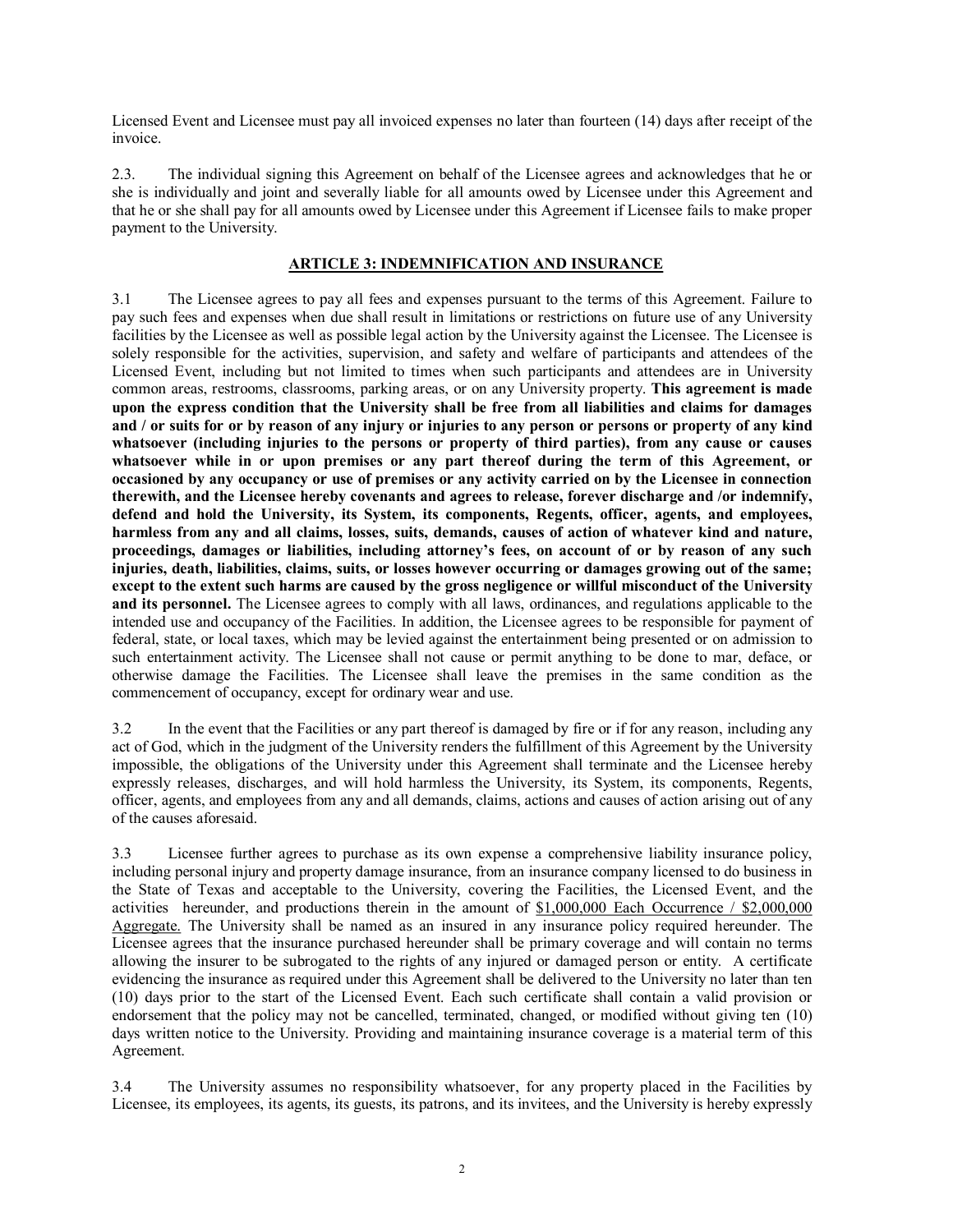released and discharged from any and all liabilities for any loss, injury or damages to person or property that may be sustained by reason of the use of the Facilities under this Agreement.

# **ARTICLE 4: MISCELLANEOUS**

4.1 Any property left at the Facilities by the Licensee, its agents, its guests, its patrons, and its invitees shall, after a period of ten days from the Licensed Event, be deemed abandoned and shall become property of the University to be disposed of or utilized at University's sole discretion.

4.2 The Licensee shall be liable for all damage to buildings, grounds, gardens, fields, and equipment incident to the Licensee's use of the Facilities.

4.3 The Licensee shall comply with any and all federal, state and local laws regarding the Licensed Event, including without limitation any and all laws relating to the consumption or distribution of alcohol, and if alcohol is to be served at the Licensed Event the Licensee must obtain permission from the University for such alcohol service and must follow all rules or instructions of the University and its personnel regarding such alcohol service. **The Licensee shall comply with any and all rules and regulations of the University regarding the Licensed Event, including without limitation HOOP 2.02 [Alcoholic Beverages] and HOOP 2.09 [Use of University Facilities], and the contents of such rules and regulations are incorporated herein by reference**.

4.4 If any material, composition or name to be used or performed at the Licensed Event is copyrighted, the Licensee shall be responsible for securing, before using or employing such material, composition or name, the assent in writing, of the owner or licensee of such copyright. The Licensee agrees to be fully responsible for any fees, royalties, and licensees in connection therewith. Furthermore, the Licensee shall indemnify and hold the University harmless from any and all claims, expenses or suits for copyright infringements which may arise from the Licensed Event and performance of this Agreement.

4.5 Unless agreed to in writing otherwise, the Licensee will supply all equipment needed for use in connection with the Licensed Event, including tables and chairs. These items and any other equipment or supplies may be set up only on the day of the Licensed Event and must be removed immediately after the Licensed Event.

4.6 The Licensee represents and warrants that it is a not-for-profit organization.

4.7 This Agreement shall be deemed to be a contract made under and shall be governed by and construed in accordance with the laws of the State of Texas, without regard to principles of such laws relating to conflict of laws.

4.8 This Agreement may be executed by one or more of the parties hereto in any number of separate counterparts, and all of such counterparts taken together shall be deemed to constitute one and the same instrument.

4.9 In the event that any one or more of the provisions contained in this Agreement shall for any reason be held invalid, illegal or unenforceable in any respect, such invalidity, illegality or unenforceability shall not affect any other provision of this Agreement.

4.10 Each party to this Agreement affirms to the other that it has had the opportunity to consult, and discuss the provisions of this Agreement with legal counsel and fully understands the legal effect of each provision.

## **[Signatures on following page]**